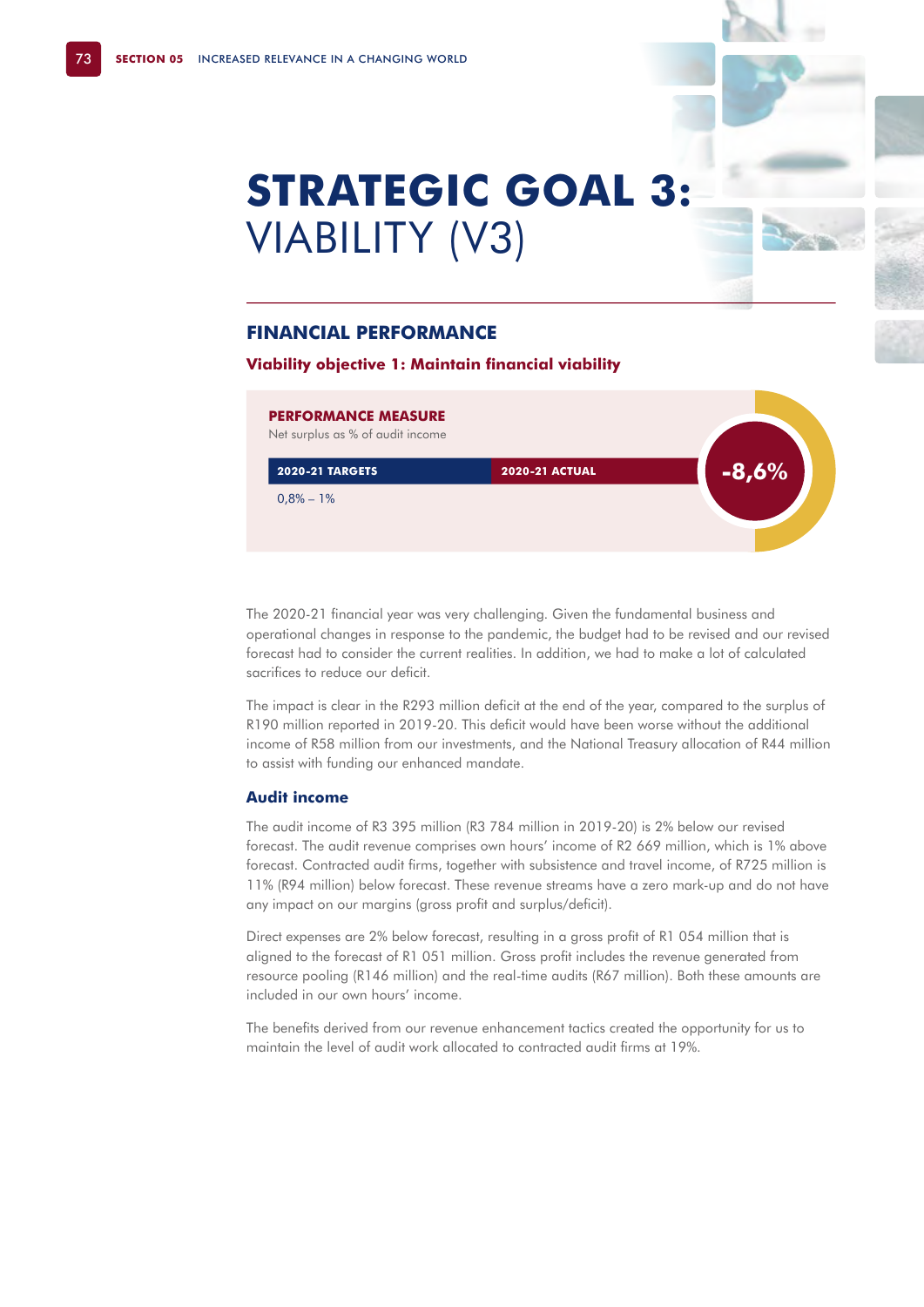#### **Optimising our operational costs**

Efficiently managing overhead expenses and cost containment is still crucial given the state of the country's economy, its impact and the immense pressure put on our revenue due to the pandemic. During 2020-21, controlling costs and rationalising expenditure, which included our choice to not award salary increases or performance bonuses on 1 August 2020, played a major role in containing our costs.

The actual overhead expenses of R1 449 million are 7% above our revised forecast, as staff used additional data to work remotely, but R115 million below the budget.

We managed to derive some savings to narrow our deficit from R318 million in the first quarter of the financial year to R293 million for the year ended 31 March 2021.

#### **Debtors**

The debtors' book closed at an all-time high of R1,1 billion compared to R931 million in 2019-20. The year-on-year increase of the debt book by 17% and revenue reduction of 10% confirms that the 2020-21 financial year was difficult to navigate. A major contributor to this high increase in the debt book is the local government debt, which is R722 million compared to R425 million in 2019-20.

The increase in local government debt was influenced by the legislated date for local government financial statements being moved from August to October 2020 to allow auditees to recover time that was lost during the hard lockdown. To accommodate this, we delayed our audit and reporting until the end of February 2021. Where under normal circumstances the organisation would have had four months (November to March, excluding December) to collect the local government debt, in the 2020-21 financial year we only had two months to collect i.e. February and March 2021.

|                              | 2018-19<br><b>R</b> million | 2019-20<br><b>R</b> million | 2020-21<br><b>R</b> million |
|------------------------------|-----------------------------|-----------------------------|-----------------------------|
| <b>National government</b>   | 69                          | 75                          | 62                          |
| <b>Provincial government</b> | 140                         | 163                         | 35                          |
| <b>Local government</b>      | 321                         | 425                         | 722                         |
| <b>Statutory debtors</b>     | 42                          | 71                          | 57                          |
| <b>Other debtors</b>         | 172                         | 197                         | 209                         |
| <b>Total debt</b>            | 744                         | 931                         | 1085                        |

### **DEBTORS BALANCE AS AT 31 MARCH 2021 BY CATEGORY**

Local government debt is exacerbated by the increase in municipalities that are financially distressed. Most of these municipalities are located in impoverished areas, have low revenue generation capacity and rely on the National Treasury or provincial government to pay salaries and other essential basic needs, with some even defaulting on statutory payments such as medical aid and PAYE.

The debt owed by some SOEs increased from R197 million to R209 million. SOEs subject to business rescue or liquidation are major contributors to the increased debt as settling audit fees is not a priority for them.